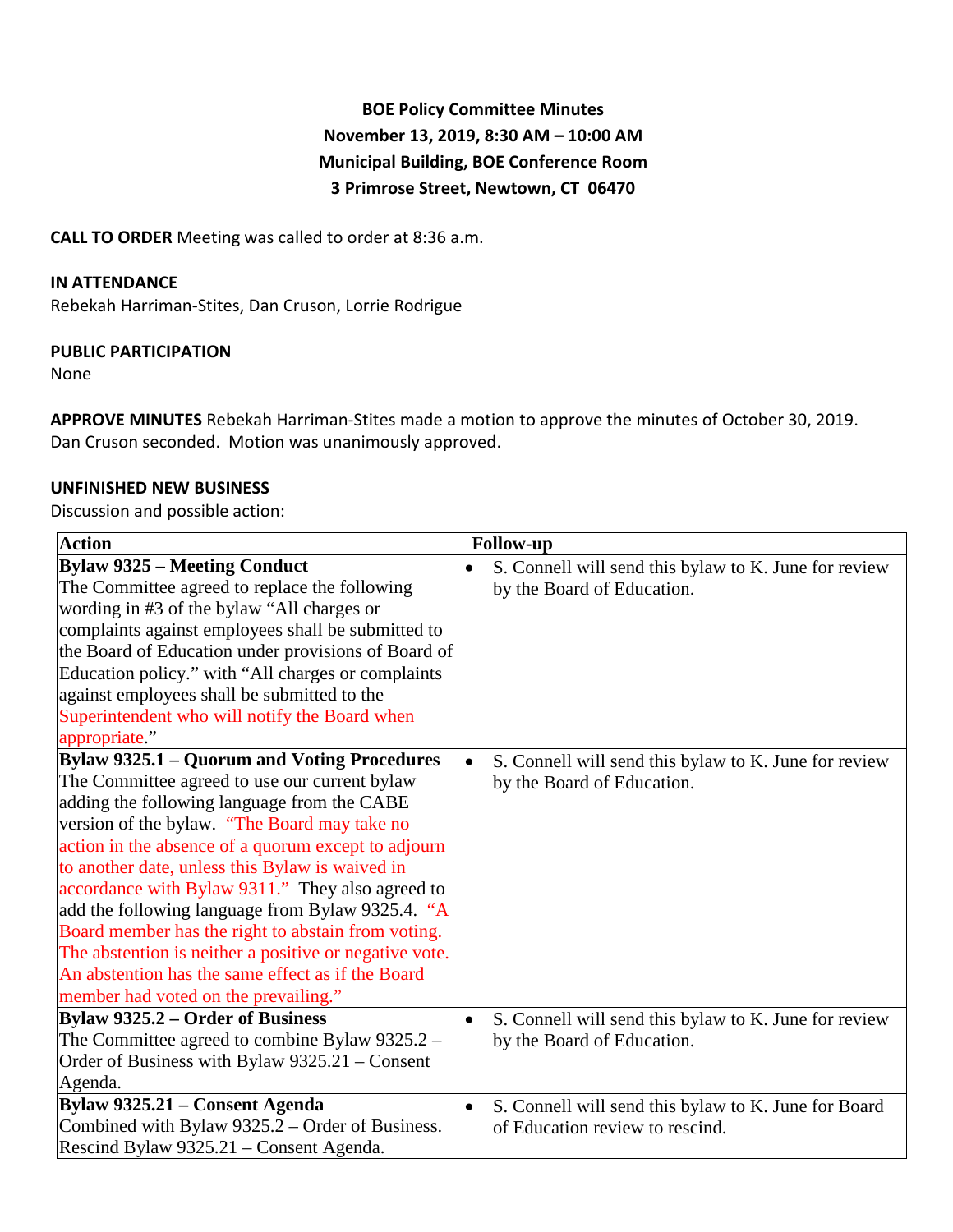| <b>Bylaw 9325.3 – Parliamentary Procedures (Rules)</b> | S. Connell will send this bylaw to K. June for review<br>$\bullet$ |
|--------------------------------------------------------|--------------------------------------------------------------------|
| and Debates)                                           | by the Board of Education.                                         |
| The Committee agreed to replace the following          |                                                                    |
| wording in the bylaw with Robert's Rules of Order      |                                                                    |
| language regarding motions. "The member who has        |                                                                    |
| made a motion shall have the privilege of being the    |                                                                    |
| last speaker on the motion. A motion to reconsider     |                                                                    |
| may be made by a member on the prevailing-side.        |                                                                    |
| Such a motion may be made only at the same             |                                                                    |
| meeting or at a reconvened meeting."                   |                                                                    |
| <b>Bylaw 9325.4 – Voting/Vote Recording Minutes</b>    | S. Connell will send this bylaw to K. June for review<br>$\bullet$ |
| The Committee agreed to remove the following           | by the Board of Education.                                         |
| language from the bylaw and add it to Bylaw            |                                                                    |
| 9325.1. "A Board member has the right to abstain       |                                                                    |
| from voting. The abstention is neither a positive or   |                                                                    |
| negative vote. An abstention has the same effect as    |                                                                    |
| if the Board member had voted on the prevailing."      |                                                                    |

# **NEW BUSINESS**

# **Discussion and possible action:**

| Bylaw 9326 – Taping Recording Board Meetings /<br><b>Recording Devices</b><br>The Committee agreed to use our current bylaw<br>revising #1 under the Taping/Recording Board<br>Meetings section to read as follows. "Board of<br>Education public meetings may be recorded or<br>broadcasted, To protect privacy and to make the<br>public aware, a sign will be posted or the presiding<br>officer will announce whether the Board meeting<br>will be recorded."                                                                                                                                                                                                                                                                                                                            | S. Connell to bring the edited bylaw to next meeting for<br>$\bullet$<br>final review.<br>L. Rodrigue will speak with First Selectman, Dan<br>Rosenthal, on posting a sign on the Council Chambers<br>doors regarding meetings being recorded. |
|----------------------------------------------------------------------------------------------------------------------------------------------------------------------------------------------------------------------------------------------------------------------------------------------------------------------------------------------------------------------------------------------------------------------------------------------------------------------------------------------------------------------------------------------------------------------------------------------------------------------------------------------------------------------------------------------------------------------------------------------------------------------------------------------|------------------------------------------------------------------------------------------------------------------------------------------------------------------------------------------------------------------------------------------------|
| <b>Bylaw 9327 - Electronic Mail Communications</b><br>The committee agreed to use our current bylaw<br>adding the following language from the CABE<br>version to the #5 bullet under the Guidelines for<br>Board E-mail Usage section. "Security of e-mail"<br>communication cannot be assured. Board members<br>shall not reveal their passwords to others in the<br>network or to anyone outside of it. If any Board<br>member has reason to believe a password has been<br>lost or stolen, or that e-mail is being accessed by<br>someone without authorization, he/she shall notify<br>the Superintendent, who will notify the district's<br>technology specialist. It was also agreed to strike<br>the following wording "delivered via courier" under<br>the Accessing E-Mail section. | S. Connell to bring the edited bylaw to next meeting for<br>final review.                                                                                                                                                                      |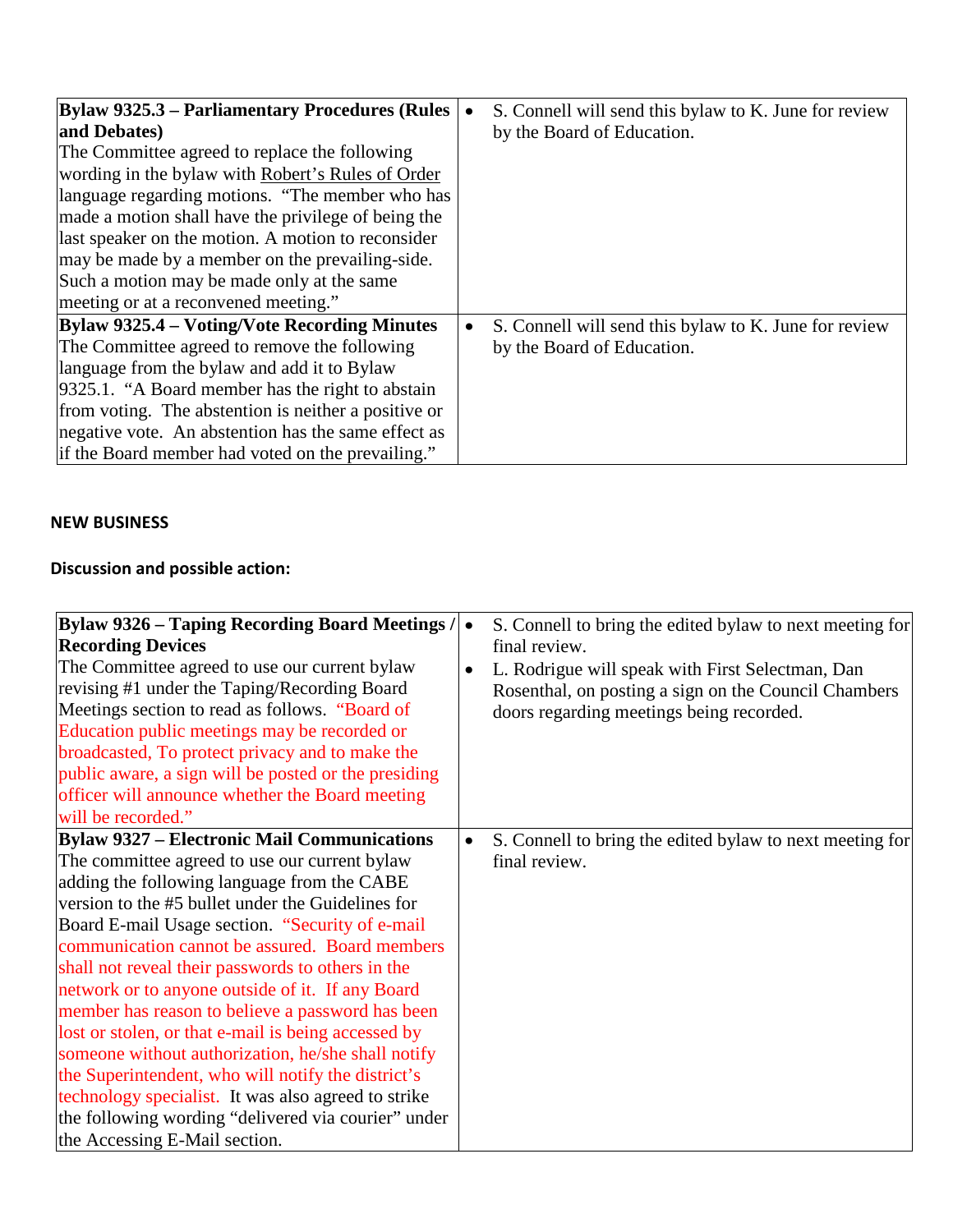| Bylaw 9330 - Board School System Records<br>A short discussion took place regarding bylaw. The<br>committee agreed to invite the Director of<br>Technology, Carmella Amodeo, to an upcoming<br>policy meeting to review bylaw.<br><b>Bylaw 9340 - School Board Members</b><br>Bylaw is not needed. The committee agreed to                                                                                                                                                                                                                                                                      | S. Connell will invite Carmella Amodeo to an<br>upcoming policy meeting to discuss this bylaw.<br>D. Cruson will review bylaw and come back to the<br>$\bullet$<br>committee with suggestions.<br>S. Connell will send this bylaw to K. June for Board of<br>Education review to rescind.      |
|-------------------------------------------------------------------------------------------------------------------------------------------------------------------------------------------------------------------------------------------------------------------------------------------------------------------------------------------------------------------------------------------------------------------------------------------------------------------------------------------------------------------------------------------------------------------------------------------------|------------------------------------------------------------------------------------------------------------------------------------------------------------------------------------------------------------------------------------------------------------------------------------------------|
| rescind Bylaw 9340 - School Board Members.<br><b>Bylaw 9350 – Hearings</b><br>After discussing this bylaw, the committee thought it<br>would be best to get input from CABE and Shipman<br>and Goodwin before making any changes.                                                                                                                                                                                                                                                                                                                                                               | S. Connell will reach out to CABE to find out if<br>$\bullet$<br>something changed in the bylaw, why our bylaw is so<br>different from CABE's version and if this is a required<br>bylaw.<br>L. Rodrigue will forward bylaw to Shipman and<br>$\bullet$<br>Goodwin for their review and input. |
| <b>Bylaw 9360 – Legislative Program</b><br>The committee agreed to use the CABE version of<br>this bylaw. No edits to the CABE version are<br>required.                                                                                                                                                                                                                                                                                                                                                                                                                                         | S. Connell will send this bylaw to K. June for review<br>$\bullet$<br>by the Board of Education.                                                                                                                                                                                               |
| <b>Bylaw 9400 - Monitoring Products and Processes</b><br>(Self Evaluation)<br>The Committee agreed to use our current bylaw<br>adding the following language from the CABE<br>version of the bylaw under the heading Policy<br>Review and Evaluation. "The Board shall follow<br>through the policies it has formulated. It shall<br>evaluate how the policies have been executed by the<br>school staff, and shall weigh the results. The Board<br>shall rely on the school staff, students, and the<br>community to provided evidence of the effect of the<br>policies which it has adopted." | S. Connell will send this bylaw to K. June for review<br>$\bullet$<br>by the Board of Education.                                                                                                                                                                                               |

The following questions were sent to the Committee from Michelle Ku, Chairman of the Board of Education.

**Bylaw 9130 – Committees -** M. Ku asked why "Ad Hoc" was crossed out in "Any Board member interested in serving on an Ad Hoc committee shall notify the Chairperson promptly concerning his/her interest." The committee crossed out Ad Hoc because they thought the heading was enough.

**Bylaw 9272 – Code of Conduct on Data Use** - M. Ku suggested replacing "1" with "Look to the Board Chair as the point person to direct data requests. The Board Chair will ensure that requests for information that is readily available are directed to the Superintendent and that the responses are distributed to all Board members. If responding to a request will redirect a significant amount of staff time, the Chair should ensure that the Board discusses and acts on the request."

The committee agreed it was best the Board member go directly to the Superintendent. If the request was going to take a considerable amount of time, the Superintendent would go to the Board Chairman.